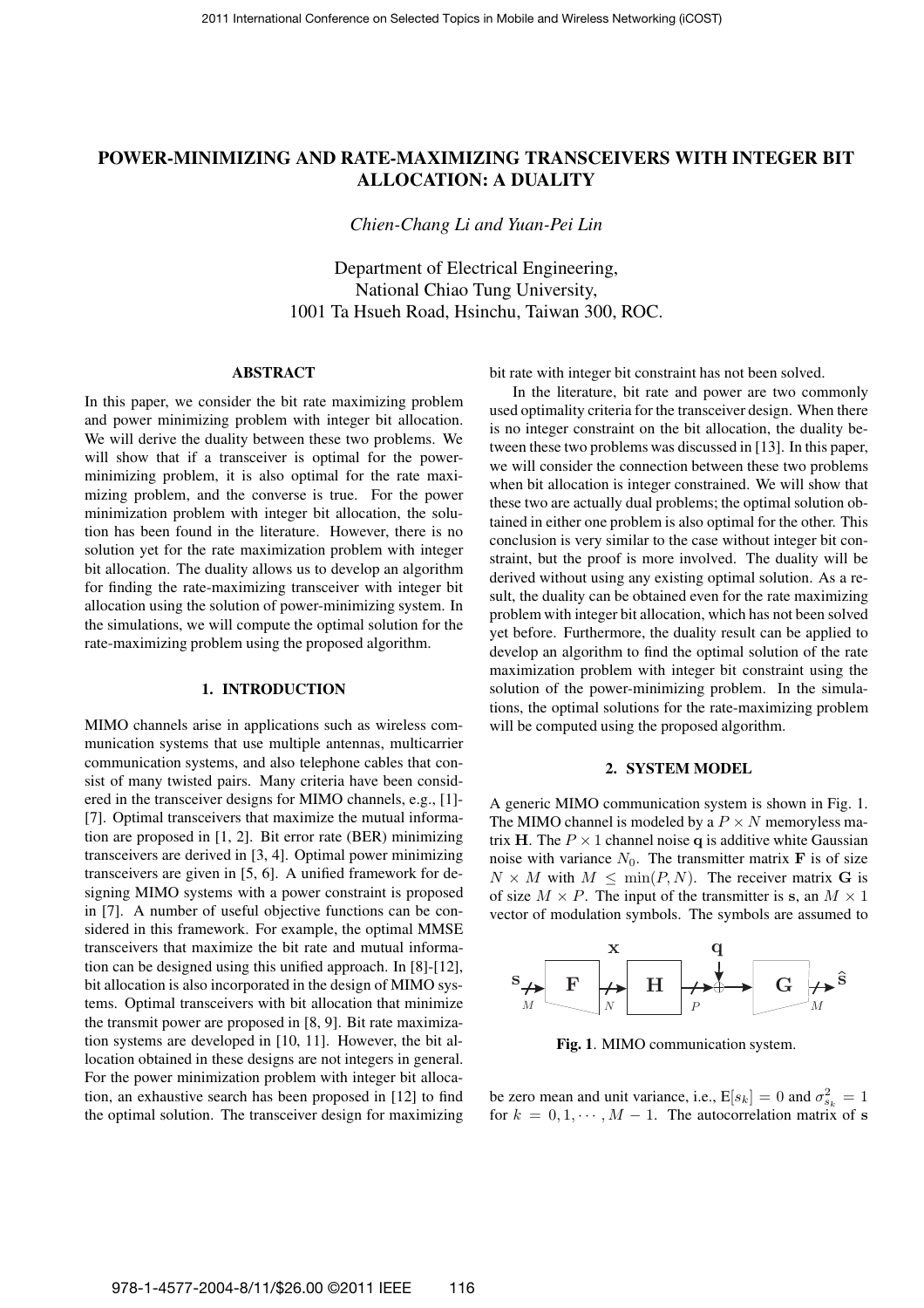is assumed to be  $E[\mathbf{s}^{\dagger}] = \mathbf{I}_M$ , where  $\dagger$  denotes the transpose conjugate and the notation  $I_M$  is used to represent the  $M \times M$  identity matrix. Hence the total transmit power P is  $P = \mathbb{E}\{\mathbf{x}^{\dagger}\mathbf{x}\} = \sum_{k=0}^{M-1} [\mathbf{F}^{\dagger}\mathbf{F}]_{kk}$ , where **x** is the transmitter output indicated in Fig. 1 and the notation  $[A]_{kl}$  denotes the  $(k, l)$ -th element of matrix **A**. The output of the receiver is given by  $\hat{\mathbf{s}} = \mathbf{GHFs} + \mathbf{Gq}$ . The error vector e is defined as  $e = s - \hat{s}$ . The MMSE receiver is given by [14],

$$
\mathbf{G} = \mathbf{F}^{\dagger} \mathbf{H}^{\dagger} [\mathbf{H} \mathbf{F} \mathbf{F}^{\dagger} \mathbf{H}^{\dagger} + N_0 \mathbf{I}_P]^{-1}.
$$
 (1)

The mean-squared error (MSE) matrix  $\mathbf{E} = \mathrm{E}[\mathbf{e} \mathbf{e}^{\dagger}]$  is given by [14]  $\mathbf{E} = [N_0^{-1} \mathbf{F}^{\dagger} \mathbf{H}^{\dagger} \mathbf{H} \mathbf{F} + \mathbf{I}_M]^{-1}$ . The k-th subchannel error variance is  $\sigma_{e_k}^2 = [\mathbf{E}]_{kk}$ . For QAM modulation, the symbol error rate  $\epsilon_k$  of the k-th subchannel is well approximated by [15]

$$
\epsilon_k \approx 4\left(1 - \frac{1}{2^{b_k/2}}\right) Q\left(\sqrt{\frac{3\beta_k}{(2^{b_k} - 1)}}\right),\tag{2}
$$

where  $b_k$  is the number of bits loaded on the k-th subchannel. and  $\beta_k$  is the signal to interference-plus-noise ratio (SINR) [16].  $\beta_k = 1/\sigma_{e_k}^2 - 1$ . The function  $Q(x)$  is the area under a Gaussian tail, i.e.,  $Q(x) = (1/\sqrt{2\pi}) \int_x^{\infty} e^{-u^2/2} du$ . The total number of bits that can be transmitted in one block is  $B = \sum_{k=0}^{M-1} b_k.$ 

### **3. DUALITY OF THE TRANSCEIVER DESIGNS**

We consider the power-minimizing and rate-maximizing problems with integer bit allocation. The power-minimizing problem with integer bit allocation is formulated as

$$
\text{minimize} \quad P = \sum_{k=0}^{M-1} [\mathbf{F}^{\dagger} \mathbf{F}]_{kk}
$$
\n
$$
(\mathscr{A}_{pow, int}) \quad \text{subject to} \quad \begin{cases}\n\sum_{k=0}^{M-1} b_k = B_0, \\
\epsilon_k \le \epsilon, \ 0 \le k \le M - 1, \\
b_k \in Z^+, \ 0 \le k \le M - 1,\n\end{cases} (3)
$$

where  $Z^+$  denotes the set of nonnegative integers. The ratemaximizing problem with integer bit allocation is formulated as

maximize 
$$
B = \sum_{k=0}^{M-1} b_k
$$
  
\n $(\mathcal{A}_{rate, int})$   
\nsubject to  
\n
$$
\begin{cases}\n\sum_{k=0}^{M-1} [\mathbf{F}^{\dagger} \mathbf{F}]_{kk} \leq P_0, \\
\epsilon_k \leq \epsilon, 0 \leq k \leq M - 1, \\
b_k \in Z^+, 0 \leq k \leq M - 1.\n\end{cases}
$$
\n(4)

**Theorem 1.** *Consider the power-minimizing problem*  $\mathscr{A}_{pow,int}$ with a target transmission rate  $B_0$  and symbol error rate con*straint*  $\epsilon$ *. Suppose* ( $\mathbf{F}^*$ *,*  $\{b_k^*\}$ *) is optimal for*  $\mathscr{A}_{pow,int}$ *<i>, and in this case the minimized power is* P ∗ *. Now for the problem*  $\mathscr{A}_{rate, int}$  with transmit power constraint  $P_0 = P^*$  and error *rate constraint*  $\epsilon$ *, the same* ( $\mathbf{F}^*$ *,*  $\{b_k^*\}$ *) also maximizes the* 

*transmission rate and the maximized rate is equal to*  $B_0$ *.* 

Proof: As  $(\mathbf{F}^*, \{b_k^*\})$  is optimal for the problem  $\mathscr{A}_{pow, int}$ , The bit rate is  $B^* = \sum_{k=0}^{M-1} b_k^* = B_0$ , and all the symbol error rates satisfy  $\epsilon_k^* \leq \epsilon$ . Now, let us consider the problem  $\mathscr{A}_{rate, int}$  with power constraint  $P_0 = P^*$  and error rate constraint  $\epsilon$ . Suppose ( $\tilde{F}$ ,  $\{\tilde{b}_k\}$ ) is optimal for the problem  $\mathscr{A}_{rate, int}$  and the maximal bit rate is  $\tilde{B} = \sum_{k=0}^{M-1} \tilde{b}_k$ . All the corresponding error rates  $\tilde{\epsilon}_k$  satisfy  $\tilde{\epsilon}_k \leq \tilde{\epsilon}$  and the transmit power  $\tilde{P}$  satisfies the power constraint, i.e.,  $\tilde{P} \le P^*$ . Since we already know the solution of  $\mathscr{A}_{pow,int}$  can achieve bit rate  $B_0$  with power  $P^*$ , the maximal bit rate  $\tilde{B}$  in  $\mathscr{A}_{rate, int}$  must be larger than or equal to  $B_0$ , i.e.,  $\tilde{B} \geq B_0$ . We will prove the theorem by showing (i) the maximized rate  $B$  is in fact equal to  $B_0$ , and (ii) the transmit power  $\tilde{P}$  is equal exactly to  $P^*$ 

(i)  $B = B_0$ : If  $B = B_0$ , we get the desired result that  $(\mathbf{F}^*, \{b_k^*\})$  is optimal for  $\mathscr{A}_{rate, int}$ . Suppose  $\tilde{B} > B_0$  and  $(\tilde{\mathbf{F}}, \{\tilde{b}_k\})$  is optimal for  $\mathscr{A}_{rate, int}$ . First, we will show that there exists a system  $(\hat{\mathbf{F}}_{\lambda} \{\hat{b}_k\})$  that achieves a transmit power  $\hat{P} < P^*$  with bit rate  $\hat{B} = \tilde{B} - 1$  and error rate  $\hat{\epsilon}_k \leq \epsilon$  for all k. Let  $\tilde{\epsilon}_k$  be the error rate on the k-th subchannel of the optimal system. Then  $\tilde{\epsilon}_k$  is given by

$$
\tilde{\epsilon}_k = 4\bigg(1 - \frac{1}{2^{\tilde{b}_k/2}}\bigg)Q\bigg(\sqrt{\frac{3\tilde{\beta}_k}{(2^{\tilde{b}_k}-1)}}\bigg),\tag{5}
$$

where  $\tilde{\beta}_k = 1/\tilde{\sigma}_{e_k}^2 - 1$ . The minimized power  $\tilde{P}$  is given by  $\tilde{P} = \sum_{k=0}^{M-1} [\tilde{\mathbf{F}}^{\dagger} \tilde{\mathbf{F}}]_{kk} \leq P^*$ . The bit rate  $\tilde{B}$  is  $\tilde{B} = \sum_{k=0}^{M-1} \tilde{b}_k$ . Suppose  $b_{k_0} > 0$  for some  $k_0$ -th subchannel. Consider a new system with the bit allocation changed to

$$
\hat{b}_k = \begin{cases} \tilde{b}_{k_0} - 1, & k = k_0, \\ \tilde{b}_k, & \text{otherwise,} \end{cases}
$$
 (6)

and the transmitter changed to  $\mathbf{\hat{F}} = \mathbf{FD}$ , where **D** is a diagonal matrix.  $[\mathbf{D}]_{ll} = 1$  for  $l \neq k_0$  and  $[\mathbf{D}]_{ll} = \mu$  for  $l = k_0$ .  $0 < \mu < 1$  is a positive real number to be chosen later. The bit rate of the new system is  $B = B - 1 \geq B_0$ . The transmit power  $\hat{P}$  of the new system is smaller than  $P^*$  because  $0 < \mu < 1$ . Next, we will show that with appropriate choice of  $\mu$ , the error rate  $\hat{\epsilon}_k$  of the new system still satisfies  $\hat{\epsilon}_k \leq \epsilon$ . Using (2),  $\hat{\epsilon}_k$  can be expressed as

$$
\hat{\epsilon}_k = 4\left(1 - \frac{1}{2^{\hat{b}_k/2}}\right) Q\left(\sqrt{\frac{3\hat{\beta}_k}{(2^{\hat{b}_k} - 1)}}\right) \tag{7}
$$

$$
\leq 4\bigg(1-\frac{1}{2^{\tilde{b}_k/2}}\bigg)Q\bigg(\sqrt{\frac{3\hat{\beta}_k}{(2^{\hat{b}_k}-1)}}\bigg),\tag{8}
$$

where  $\hat{\beta}_k = 1/\hat{\sigma}_{e_k}^2 - 1$ . Observe that the symbol error rate  $\hat{\epsilon}_k$  of the new system will be smaller than  $\tilde{\epsilon}_k$  if the quantity in the Q function of (8) is larger than or equal to that in the Q function of (5), i.e.,

$$
\frac{1}{2^{\hat{b}_k}-1}\left(\frac{1}{\hat{\sigma}_{e_k}^2}-1\right) \ge \frac{1}{2^{\tilde{b}_k}-1}\left(\frac{1}{\tilde{\sigma}_{e_k}^2}-1\right), \forall k. \quad (9)
$$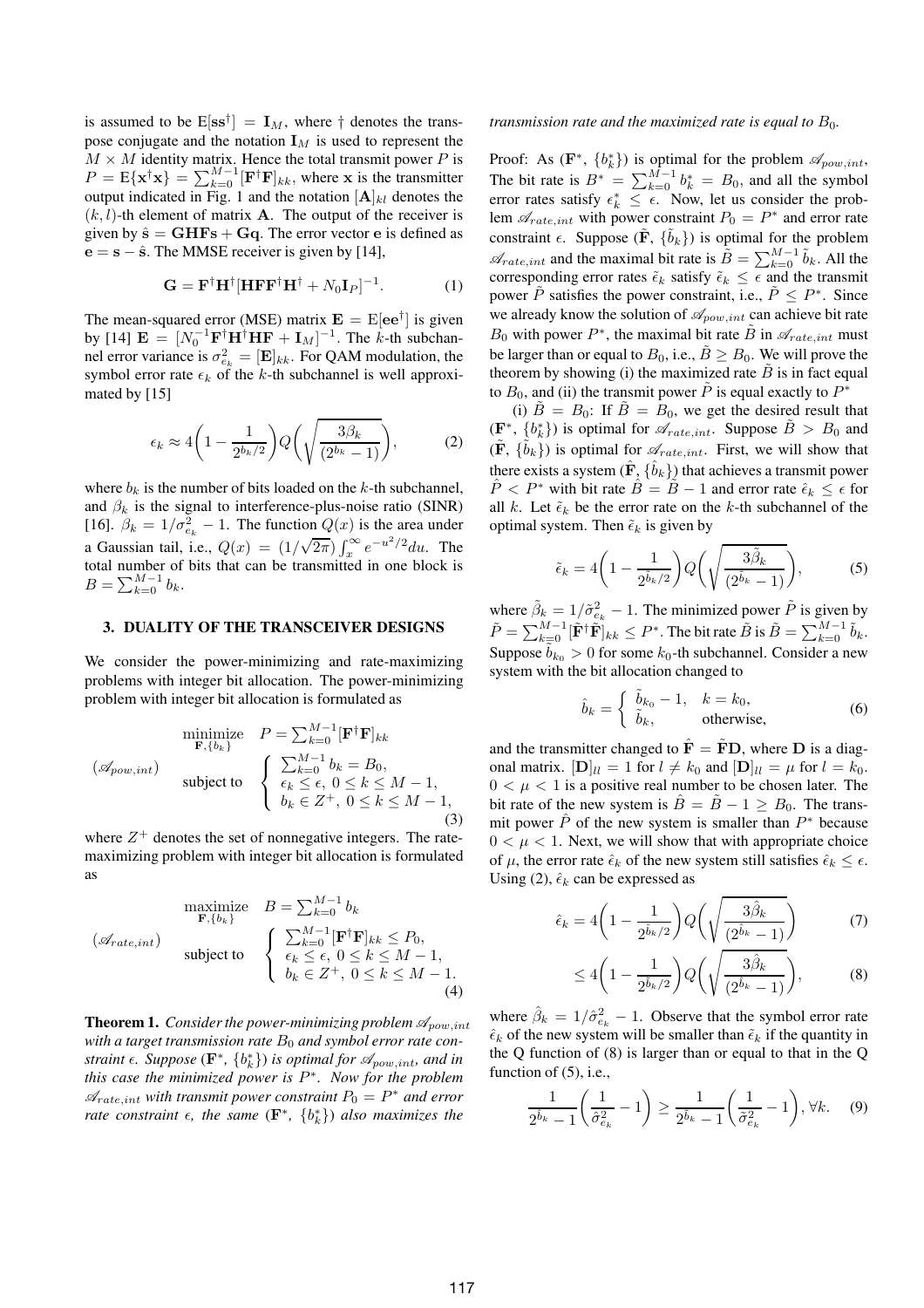Since  $\mu < 1$ , we have  $\hat{\sigma}_{e_k}^2 \leq \tilde{\sigma}_{e_k}^2$ , for  $k \neq k_0$  (see Lemma 1 in Appendix). This implies  $\hat{\epsilon}_k \leq \tilde{\epsilon}_k \leq \epsilon$  for  $k \neq k_0$ . For  $k = k_0$ , we can always find  $\mu < 1$  such that (9) is satisfied. For example, we can choose

$$
\mu = \sqrt{\frac{1}{\tilde{\beta}_{k_0} + 1} \left( 1 + \frac{2^{\hat{b}_{k_0}} - 1}{2^{\tilde{b}_{k_0}} - 1} \tilde{\beta}_{k_0} \right)}.
$$
 (10)

It can be verified that  $1 - \mu^2 = \frac{\tilde{\beta}_{k_0}}{\tilde{\beta}_{k_0} + 1} \left( 1 - \frac{2^{\tilde{b}_{k_0}} - 1}{2^{\tilde{b}_{k_0}} - 1} \right)$  $2^{\tilde{b}_{k_0}} - 1$  $\Big\} > 0,$ and thus  $\mu < 1$ . In this case, we have

$$
\frac{1}{\hat{\sigma}_{e_{k_0}}^2} = \frac{\mu^2}{[\mathbf{B}]_{k_0 k_0}} = \frac{\tilde{\sigma}_{e_{k_0}}^2}{[\mathbf{B}]_{k_0 k_0}} \left( 1 + \frac{2^{\hat{b}_{k_0}} - 1}{2^{\tilde{b}_{k_0}} - 1} \tilde{\beta}_{k_0} \right) \tag{11}
$$

$$
\geq \left(1 + \frac{2^{\hat{b}_{k_0}} - 1}{2^{\tilde{b}_{k_0}} - 1} \tilde{\beta}_{k_0}\right),\tag{12}
$$

where  $\mathbf{B} = (N_0^{-1} \tilde{\mathbf{F}}^{\dagger} \mathbf{H}^{\dagger} \mathbf{H} \tilde{\mathbf{F}} + \mathbf{D}^{-2})^{-1}$ . The last inequality comes from the fact that  $\tilde{\sigma}^2_{e_{k_0}} \geq [\mathbf{B}]_{k_0 k_0}$ . Rearranging (12), we can see that (9) is satisfied for  $k = k_0$ . Therefore, we have  $\hat{\epsilon}_k \leq \tilde{\epsilon}_k \leq \epsilon$  for all k. This means  $(\hat{\mathbf{F}}, \{\hat{b}_k\})$  can achieve a transmit power  $P < P^*$  with bit rate  $B = B - 1$  and error rate  $\hat{\epsilon}_k \leq \epsilon$  for all k. Using this technique, we can finally find a system that achieves bit rate  $B' = B_0$  with transmit power  $P' < P^*$  and error rate  $\epsilon'_k \leq \epsilon$ . This contradicts the assumption that  $(\mathbf{F}^*, \{b_k^*\})$  is optimal for  $\mathscr{A}_{pow, int}$ . Thus we have  $B = B_0$ .

(ii)  $\tilde{P} = P^*$ : Suppose  $\tilde{P} < P^*$ . This means  $\tilde{\mathbf{F}}$  and  $\{\tilde{b}_k\}$ can achieve a smaller transmit power and still satisfy all the constraints in  $\mathscr{A}_{pow,int}$ . This contradicts the assumption that **F**<sup>\*</sup> and  ${b_k^*}$  are optimal for  $\mathcal{A}_{pow, int}$ . So we have  $\tilde{P} = P^*$ .

Therefore, we conclude that the maximized bit rate for the problem  $\mathscr{A}_{rate, int}$  is  $B_0$  and the power used is  $P^*$  and the solution ( $\mathbf{F}^*, \{b_k^*\}$ ) of  $\mathcal{A}_{pow, int}$  is also optimal for the problem  $\mathscr{A}_{rate, int}$ .  $\triangle \triangle \triangle$ 

When the symbol error rate constraint  $\epsilon$  is fixed, the maximal rate for  $\mathscr{A}_{rate, int}$  is a function of the power constraint  $P_0$ . Similarly, for a fixed  $\epsilon$ , the minimal power of  $\mathscr{A}_{pow, int}$  is a function of target rate  $B_0$ . For convenience, we use  $P_{int}^*(x)$ to denote the minimal transmit power for  $\mathscr{A}_{pow, int}$  when the target bit rate x is given and  $B_{int}^*(x)$  to denote the maximal bit rate for  $\mathcal{A}_{rate, int}$  when the power constraint is x.

**The functions**  $B_{int}^*(x)$  and  $P_{int}^*(x)$ . Using theorem 3, we will see that  $B_{int}^{*}(x)$  is not continuous. It is a staircaselike function as shown in Fig. 2(a). This means a nonzero increase in the power constraint does not necessarily implies a nonzero increase in the maximized bit rate. To explain this, consider the problem  $\mathscr{A}_{pow,int}$  with two target bit rates  $B_1$ and  $B_1 + 1$ . Let  $P_1 = P_{int}^*(B_1)$  and  $P_2 = P_{int}^*(B_1 + 1)$ . We can plot the minimal transmit power as a function of target bit rate as in Fig. 2(b). By Theorem 1, we know  $B_{int}^*(P_1) = B_1$ and  $B_{int}^*(P_2) = B_1 + 1$ . Now suppose the power constraint  $P_0$  for  $\mathscr{A}_{rate, int}$  is such that  $P_1 < P_0 < P_2$ . Then the maximal bit rate  $B_{int}^*(P_0)$  for  $\mathscr{A}_{rate, int}$  is equal to  $B_1$  as we will see next. Since we already know that the maximal bit rate is B<sub>1</sub> when the power constraint is  $P_1$ , we have  $B_{int}^*(P_0) \geq B_1$ . Suppose  $B_{int}^*(P_0) > B_1$ . This contradicts the fact that  $P_2$  is the minimal power for  $\mathscr{A}_{pow,int}$  when the target bit rate is  $B_1 + 1$ . Hence we have  $B_{int}^*(P_0) = B_1$ . This implies that for any power constraint P that satisfies  $P_1 \n\t\le P_0 \n\t< P_2$ , the maximal bit rate is  $B_{int}^*(P_0) = B_1$ . When the power constraint  $P_0 = P_2$ , the maximal bit rate is increased to  $B_1 + 1$ . Therefore,  $B_{int}^*(x)$  is the staircase-like function in Fig. 2(a).

From the plot of  $B_{int}^*(P_0)$  in Fig. 2(a) we can see that for  $\mathscr{A}_{rate, int}$  there can be many solutions that achieve the same maximal bit rate, but with transmit power smaller than  $P_0$ . To establish the duality with  $\mathcal{A}_{pow, int}$ , we will consider the solution with the smallest transmit power among all possible solutions.



**Fig. 2**. (a) Maximal bit rate as a function of power constraint  $P_0$  for  $\mathscr{A}_{rate, int}$ . (b) Minimal transmit power as a function of target bit rate  $B_0$  for  $\mathscr{A}_{pow, int}$ .

**Theorem 2.** *Consider the problem*  $\mathcal{A}_{rate, int}$  *with power constraint*  $P_0$  *and symbol error rate constraint*  $\epsilon$ *. Suppose the maximized rate is*  $B^*$  *and*  $(\mathbf{F}^*, \{b_k^*\})$  *is the solution that achieves* B<sup>∗</sup> *with the smallest transmit power* P <sup>∗</sup> *among all possible solutions. Given target rate*  $B_0 = B^*$  *and error rate constraint*  $\epsilon$  *for the problem*  $\mathscr{A}_{pow, int}$ ,  $(\mathbf{F}^*, \{b_k^*\})$  *also minimizes the transmit power and the minimal power is*  $P^*$ .

Proof: As  $(\mathbf{F}^*, \{b_k^*\})$  is optimal for  $\mathcal{A}_{rate, int}$ , the maximized rate is  $B^* = \sum_{k=0}^{M-1} b_k^*$ . The transmit power is  $P^* \le P_0$ , and all the error rates satisfy  $\epsilon_k^* \leq \epsilon$ . Consider the power minimizing problem  $\mathscr{A}_{pow, int}$  with target bit rate  $B_0 = B^*$  and the same error rate constraint  $\epsilon$ . Suppose  $(\tilde{F}, \{\tilde{b}_k\})$  is optimal for  $\mathscr{A}_{pow, int}$  and the minimized power is  $\tilde{P}$ . The bit rate  $\sum_{k=0}^{M-1} \tilde{b}_k$  is equal to the target bit rate  $B^*$ . Since we already know ( $\mathbf{F}^*, \{b_k^*\}$ ) can achieve bit rate  $B^*$  with transmit power  $P^*$ , the minimal power  $\tilde{P}$  must be smaller than or equal to  $P^*$ , i.e.,  $\tilde{P} \leq P^*$ . If  $\tilde{P}$  is equal to  $P^*$ , we get the desired result that  $(\mathbf{F}^*, \{b_k^*\})$  is an optimal solution for  $\mathscr{A}_{pow\_int}$ . Assume  $\tilde{P}$  is smaller, i.e.,  $\tilde{P} < P^*$ . This means  $(\tilde{\mathbf{F}}, \{\tilde{b}_k\})$  can achieve bit rate  $B^*$  with a smaller power  $\tilde{P}$ . It contradicts the assumption that  $(\mathbf{F}^*, \{b_k^*\})$  is the optimal solution for the problem  $\mathcal{A}_{rate, int}$  that has the smallest transmit power. Hence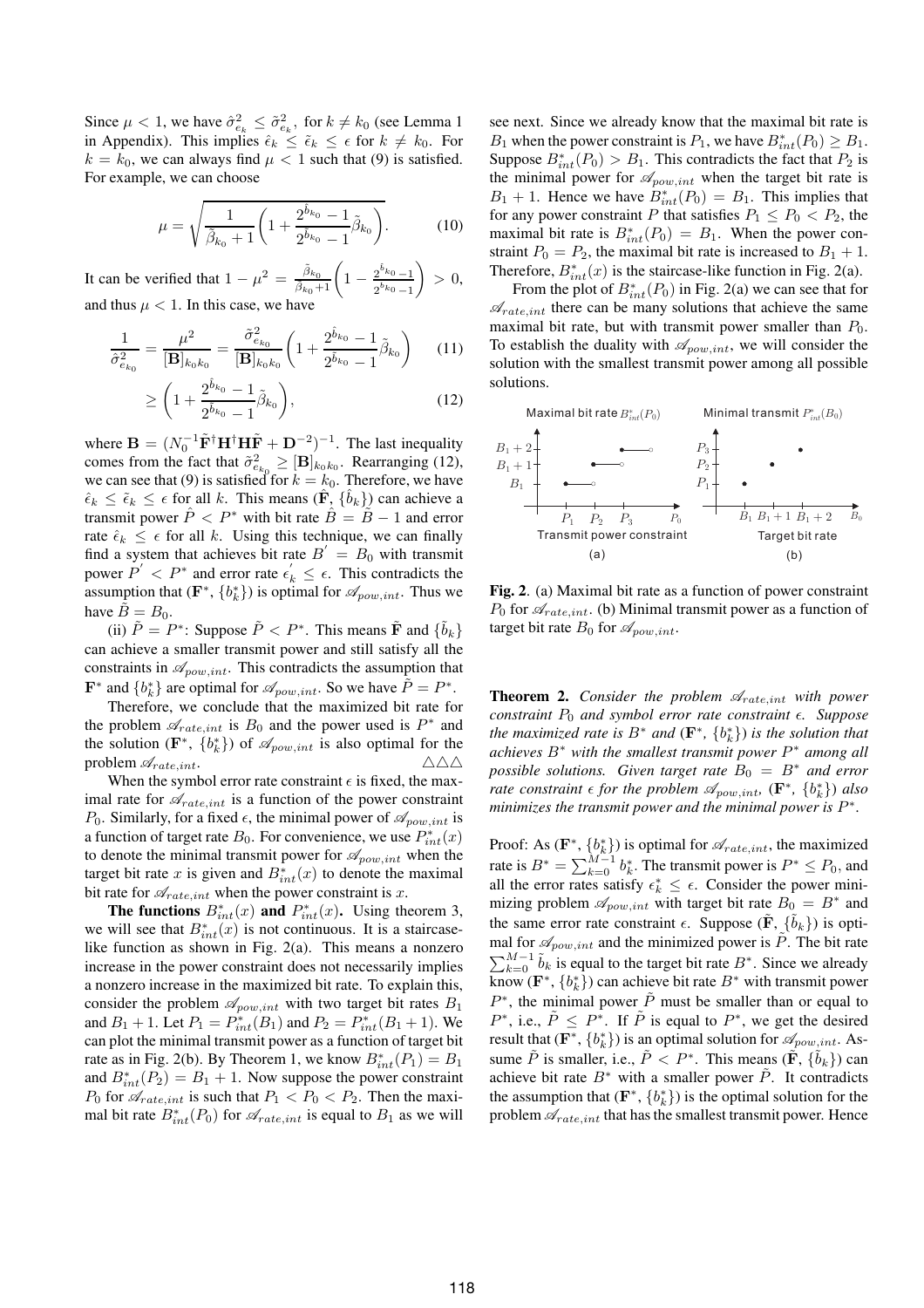we have  $\tilde{P} = P^*$  and the solution  $(\mathbf{F}^*, \{b_k^*\})$  is optimal for  $\mathscr{A}_{pow, int}$ .  $\triangle \triangle \triangle$ 

Theorem 1 shows that the optimal solution obtained for the power-minimizing problem is also an optimal solution for the rate-maximizing problem. Theorem 2 shows that the solution with the smallest transmit power for the rate-maximizing problem is also optimal for the power-minimizing problem. In this paper, the duality is derived when the subchannel symbol error rate is constrained. Discussion on the case when the averaged bit error rate is constrained can be found in [17].

## **4. OPTIMAL SOLUTION FOR**  $\mathscr{A}_{rate.int}$

For the MIMO transceiver designs without integer constraint on bit allocation, the optimal solutions that minimize the transmit power are proposed in [8, 9, 12] and bit rate maximization systems are developed in [10, 11]. For the power minimization problem with integer bit allocation, the solution has been found in [12]. There is no solution yet for the rate maximization problem with integer bit allocation. For  $\mathcal{A}_{rate, int}$  with power constraint  $P_0$ , if the maximal rate  $B_{int}^*(P_0)$  is known, we can solve it using the solution of  $\mathscr{A}_{pow, int}$  based on Theorem 1. We can find  $B_{int}^*(P_0)$  using an iterative search. For example, starting from  $B_0 = 1$  we compute  $P_{int}^*(B_0)$ . If  $P_{int}^*(B_0) \leq P_0$ , we increase  $B_0$  by one and compute  $P_{int}^*(B_0)$  again until  $P_{int}^*(B_0) > P_0$ . Then  $B_{int}^*(P_0) = B_0 - 1$ . To reduce the number of iterations we note that  $B_{int}^*(P_0) \le B^*(P_0)$ , where  $B^*(P_0)$  is the maximal bit rate of the rate maximization problem without integer constraint on bit constraint. As a result,  $B_{int}^*(P_0) \leq \lfloor B^*(P_0) \rfloor$ , where the notation  $|x|$  denotes the largest integer that is less than or equal to  $x$ . Using this property and Theorem 1 we have the following algorithm.

## Algorithm for finding the solution of  $\mathscr{A}_{rate, int}$ **:**

1. Initially, given the power constraint  $P_0$ , compute the maximal bit rate  $B^*(P_0)$ . Then set  $B_0 = \lfloor B^*(P_0) \rfloor$ .

2. Given the target bit rate  $B_0$ , find the optimal bit allocation and transceiver for minimizing transmit power in  $\mathscr{A}_{pow, int}$ . Compute the minimal power  $P_{int}^*(B_0)$ .

3. If  $P_{int}^{*}(B_0) > P_0$ , set  $B_0 = B_0 - 1$  and go to step 2. If  $P_{int}^*(B_0) \le P_0$ , then the maximal bit rate  $B_{int}^*(P_0) = B_0$ .

In this algorithm, the number of iterations is equal to  $[B^*(P_0)] - B_{int}^*(P_0)$ . This number is in fact less than M as we explain below. Suppose  $[B^*(P_0)] - B^*_{int}(P_0) \geq M$ . Let  ${b_k^*}$  be the optimal real-valued bit allocation for the rate maximizing problem without integer constraint, i.e.,  $B^*(P_0) = \sum_{k=0}^{M-1} b_k^*$ . Then  $\{\lfloor b_k^* \rfloor\}$  is also a valid integer bit allocation that satisfies the error rate constraint. Since  ${b_k^*}$  is real, we have  $[B^*(P_0)] - \sum_{k=0}^{M-1} [b_k^*] \leq B^*(P_0) \sum_{k=0}^{M-1} \lfloor b_k^* \rfloor$  < M. This implies  $\sum_{k=0}^{M-1} \lfloor b_k^* \rfloor$  >  $B_{int}^*(P_0)$ , which contradicts the definition of  $B_{int}^*(P_0)$ . Therefore we have  $[B^*(P_0)] - B^*_{int}(P_0) < M$ .

## **5. SIMULATION**

In the simulations, we will compute the optimal solution for  $\mathscr{A}_{rate, int}$  using the proposed algorithm Section 4. The number of subchannels  $M$  is 4. The noise vector  $q$  is assumed to be complex white Gaussian with  $E[\mathbf{q}\mathbf{q}^{\dagger}] = \mathbf{I}_4$ . The symbol error rate constraint  $\epsilon$  is assumed to be  $10^{-4}$ . The channel is of size  $4 \times 4$  and the elements are complex Gaussian random variables. The results are averaged over  $10^6$  channel realizations. In Table 1, we compute the maximal bit rate of  $\mathscr{A}_{rate, int}$ . For comparison, we also show the maximal bit rate  $B^*(P_0)$  of the case without integer constraint. The gap is less than 0.15 bits per symbol.

| $P_0$ (dB) | $B^*(P_0)$ (bits) | $B_{int}^*(P_0)$ (bits) |
|------------|-------------------|-------------------------|
|            | 2.0305            | 1.4572                  |
|            | 2.7096            | 2.1557                  |
|            | 3.5429            | 2.9865                  |
|            | 4.5391            | 3.9700                  |
| 10         | 5.7103            | 5.1333                  |
| 12         | 7.0629            | 6.4794                  |

**Table 1.** Bit rate of  $\mathcal{A}_{rate\ int}$  and the case without integer constraint on bit allocation when the power constraint is  $P_0 =$ 2, 4, 6, 8, 10, 12, 14, 16 dB.

## **6. CONCLUSION**

In this paper, two commonly used transceiver design criteria were considered: power minimization criterion and bit rate maximization criterion. Both problems are considered with an integer constraint on the bit allocation. The duality between these two problems was derived. Using the duality, the optimal solution of the rate maximization problem can be found. In the simulation, we have computed the optimal solution for the rate maximization problem with integer bit constraint using the proposed algorithm.

# **Appendix**

**Lemma 1.** *For the MIMO transceiver in Fig. 1, suppose the channel matrix* H *is given and the transmitter of the system is replaced by* FD, where F *is an*  $N \times M$  *matrix and* D *is a diagonal matrix. The diagonal elements of* D *are given by*

$$
[\mathbf{D}]_{ll} = \begin{cases} 1, & l \neq k_0; \\ \mu, & l = k_0, \end{cases}
$$
 (13)

*for some*  $k_0$ *, where*  $\mu$  *is a positive real number. Then for*  $l \neq k_0$ , the error variances  $\sigma_{e_l}^2$  are increasing and continu*ous functions of*  $\mu$ *. For*  $l = k_0$  *the error variances*  $\sigma_{e_{k_0}}^2$  *is a decreasing and continuous function of* µ*.*

Proof: Given the channel matrix H and the transmitter FD, the MSE matrix becomes  $\tilde{\mathbf{E}} = (N_0^{-1} \mathbf{D} \mathbf{F}^{\dagger} \mathbf{H}^{\dagger} \mathbf{H} \mathbf{F} \mathbf{D} + \mathbf{I}_M)^{-1}$ .